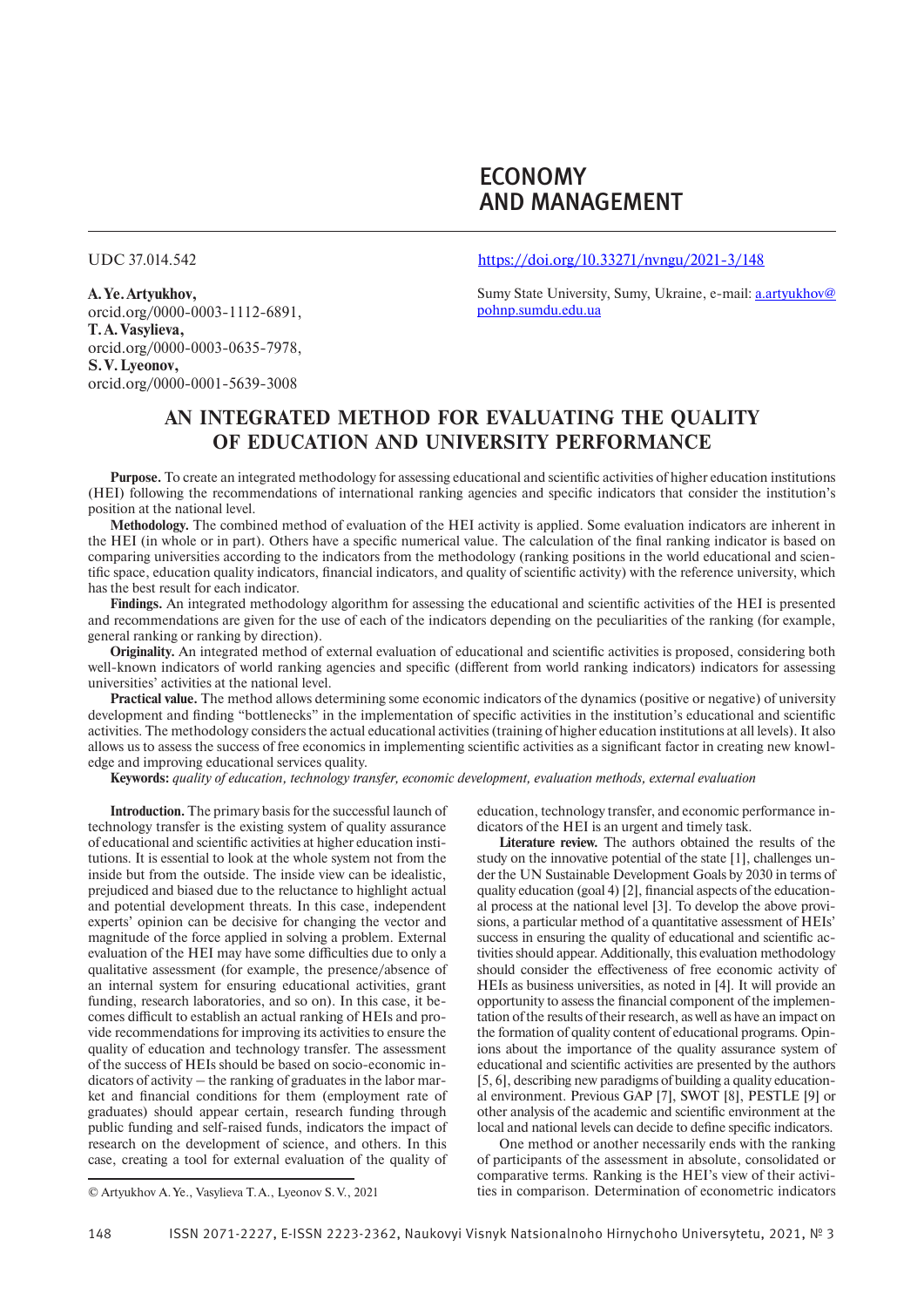[10], change in approaches to the development of the HEI model [11], improvement of research methods [12] and introduction of innovations based on the results of scientific activity [13] are the principal results and challenges according to the consequences of ranking. Establishing the impact of scientific activities on other activities of the HEI, as suggested by the authors [14] in the future, can be an effective tool for determining the success of the institution.

**Unsolved aspects of the problem.** One of the defining (along with the international accreditation of educational programs and research areas, the level of representation of scientists in the scientific space) tools for assessing the quality of educational and research activities involves free agency rankings from international agencies. At present, only a small part of the HEIs of Ukraine can take relatively high places and credit points in the known rankings (Figs. 1–3). The indicators for

| ranking        | <b>World</b><br>Rank <sup>*</sup> | <b>University</b>                                                                                       | Det.                     | Impact<br>Rank* | <b>Openness</b><br>Rank* | <b>Excellence</b><br>Rank* |
|----------------|-----------------------------------|---------------------------------------------------------------------------------------------------------|--------------------------|-----------------|--------------------------|----------------------------|
|                | 1162                              | National Taras Shevchenko University of Kyiv                                                            | <b>CONTRACT</b>          | 1870            | 894                      | 1402                       |
| $\overline{a}$ | 1597                              | National Technical University of Ukraine Kyly Polytechnic Institute                                     | $\rightarrow$            | 1193            | 934                      | 2847                       |
| 3              | 1796                              | Sumy State University                                                                                   | $\rightarrow$            | 2767            | 1099                     | 2459                       |
| 4              | 2380                              | Kharkiv National University VN Karazin                                                                  | $\overline{\phantom{a}}$ | 3586            | 4689                     | 2212                       |
| 5              | 2542                              | National Technical University Kharkiy Polytechnical Institute                                           | $\overline{\phantom{a}}$ | 4589            | 1069                     | 3277                       |
| 6              | 2578                              | National Aerospace University Kharkiv Aviation Institute                                                | - 13                     | 3924            | 1986                     | 3298                       |
| 7              | 2605                              | National University of Life and Environmental Sciences of Ukraine<br>(National Agricultural University) | 79                       | 4856            | 1257                     | 3260                       |
| 8              | 2667                              | Kharkiv National University of Radio Electronics                                                        | <b>CONTENT</b>           | 6852            | 1458                     | 2722                       |
| 9              | 2799                              | National Mining University of Ukraine                                                                   | - 13                     | 3812            | 2301                     | 3718                       |
| 10             | 2923                              | Lviv Polytechnic National University                                                                    | <b>Contract</b>          | 5636            | 5954                     | 1621                       |

*Fig. 1. The place of domestic HEIs in the Webometrics ranking*  [15]



*Fig. 2. The place of domestic HEIs in the Times Higher Education ranking* [16]



*Fig. 3. The place of domestic HEIs in the Quacquarelli Symonds ranking* [17]

the evaluation of a particular type of the HEI's activity and data from expert surveys are unified for institutions around the world. At the same time, Ukrainian HEIs have scores below average or low on many indicators because their assessment specifics at the national level differ from the international approach. It is a significant disadvantage when using only one tool proposed by global rankings or the relevant ministry.

Specific indicators proposed, for example, to calculate the indicators of state certification of HEIs in terms of their scientific activities, the distribution of state budget expenditures between HEIs based on indicators of their educational, scientific and international activities, are not inherent in international rankings and can identify other leaders. Therefore, an essential task in assessing exclusively domestic HEIs' educational and scientific activities is to combine their recognition indicators in the international and national arena.

**Purpose.** The purpose of this work is to create an integrated methodology for assessing the educational and scientific activities of HEIs, considering both the recommendations of international ranking agencies and specific indicators that consider the institution's position at the national level.

**Methods.** A combined method to evaluate the HEIs' activities was used in the framework of the presented work. Specific evaluation indicators are defined as inherent/non-inherent (free or partial); others have a specific numerical value.

The calculation of the final indicator of the ranking is based on comparing free economic indicators according to the indicators proposed in the methodology, which characterize the ranking positions in the world educational and scientific space, indicators of educational quality, financial indicators, and quality of the scientific activity  $I_i$ . The ranking of HEIs is based on the sum of indicators (in fractions of a unit). In addition to the total number of indicators (each – from 0 to 1, depending on the comparison with the maximum reached by the free leader), an indicator of the influence  $x_i$  of an indicator can be added, as suggested, for example, by the ranking agency Quacquarelli Symonds. Then the calculation will look like

$$
R = \sum_{i=1}^{n} x_i \cdot I_i. \tag{1}
$$

Another way of ranking can be to organize the HEI in order of lowering the ranking. In this case, for each indicator, *Ii* HEI receives a ranking of  $P_i$ . Accordingly, the leader of the ranking is defined as

1  $\sum P_i$  = min among all HEIs participating in the ranking. *n i* =

Calculations are made for 3–5 years. For ranking, it is proposed to use the average size of indicators for a certain period. The technique allows comparisons to be made both for all indicators and for a single indicator.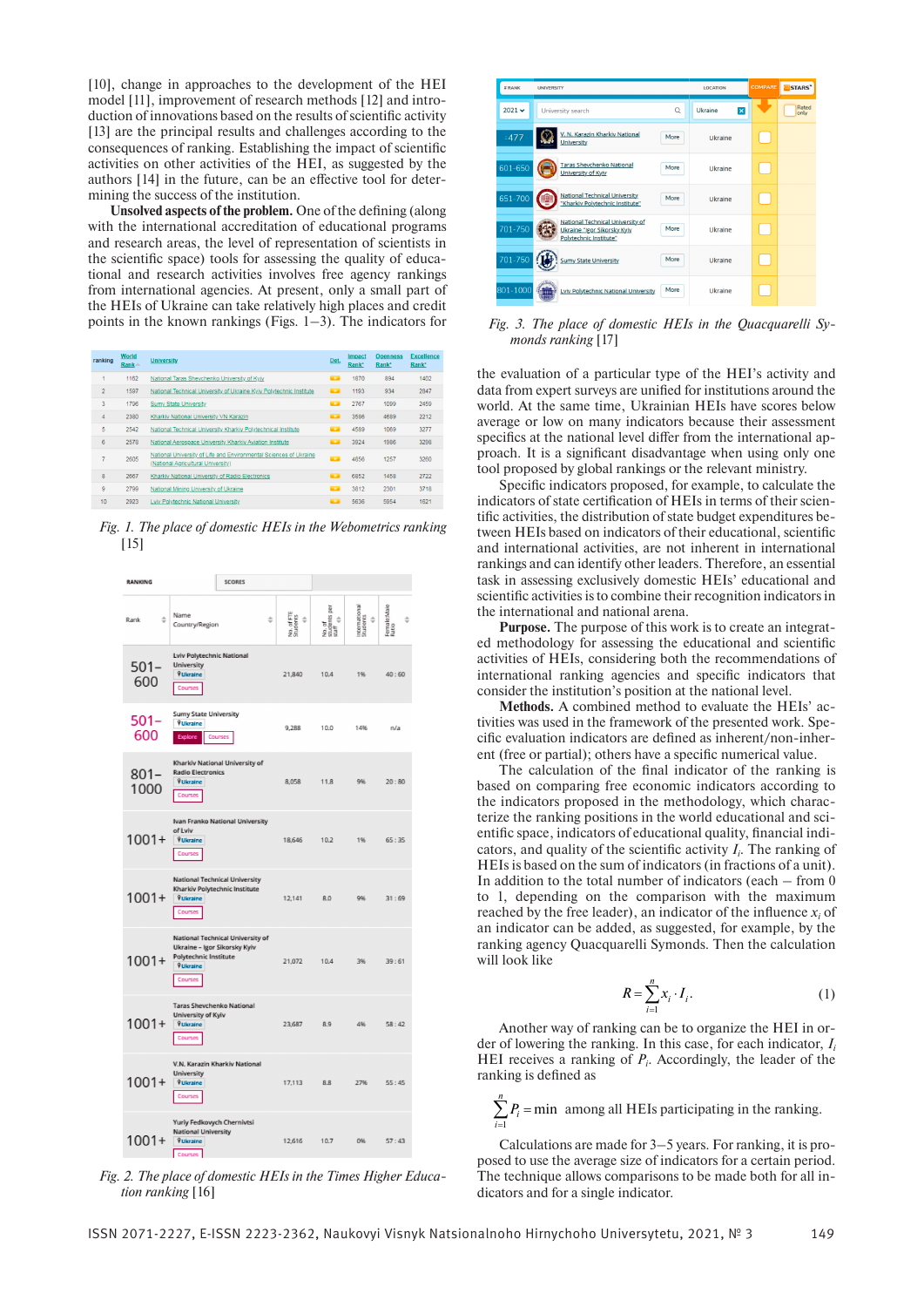**Results.** It is necessary to give examples of different interpretations of certain activities of the HEI in the international and domestic scientific space:

1. An indicator of the quality of trained graduates is their employment, career features and financial characteristics of the workplace. At present, there is no monitoring of a graduate's career at the system level in Ukraine (this methodology should be developed and implemented by the Ministry of Education and Science), so it is necessary to find analogues for evaluation. Such an analogue can be a ranking of universities from employers by specialities (areas) (Fig. 4).

2. The quality of research and a specific type of effectiveness and innovation of this indicator at the international level are assessed by the number of patents indexed by PatStat and PatentScope databases. Different interpretations of this indicator in different rankings are shown in Table 1.

Since domestic HEIs hardly generate such patents, it is necessary to introduce a specific analogue of this indicator, although unequal: the number of patents, applicants and patent owners of which are HEIs.

Statistics for this indicator by the reports of Ukrpatent "Industrial Property in Figures" for the top ten HEIs are given in Table 2.

3. An indicator of the effectiveness of implementing scientific results in international rankings is the number of licenses sold for the use of intellectual property rights. In domestic practice, such an indicator of effectiveness is the amount of revenue from scientific and scientific-technical work on projects of international cooperation, the results of scientific and scientific-technical work under economic agreements and the results of scientific services. As an example, Table 3 shows the top ten domestic HEIs in terms of revenues to the special fund.

The need to raise funds from third-party customers for research and development and research services is extremely urgent due to the constant reduction of state funding for research. As shown in Fig. 5 [21], over the last four years, certain stability in financing has been achieved (2 times lower than at the beginning of 2010), which should be accepted, and other ways to increase financial autonomy should be sought.

According to [21], in 2018, the share of total research expenditures in the GDP of the EU-28 countries averaged 2.12 %. In the following countries, it was higher than the average: Sweden –  $3.32\%$ , Austria –  $3.17\%$ , Denmark – 3.03 %, Germany – 3.13 %, Finland – 2.75 %, Belgium – 2.76 %, France – 2.02 %; it was less in Northern Macedonia, Romania, Malta and Cyprus (from 0.36 to 0.57 %). In Ukraine, this figure in 2018 was 0.48 %. It is not the lowest figure; however, according to the annual report of the National Agency for Quality Assurance in Higher Education [22] "... in absolute terms in dollar terms funding for education and higher education, and science is very low. And the problem here is not that the state does not allocate enough funds for education, but that it does not earn enough to make this percentage of GDP high…".



*Fig. 4. DOU ranking of HEIs for IT industry 2020* [18] ties are presented in Fig. 6.

Indicators of effectiveness and innovation of scientific activity in international rankings

| Ranking     | Indicator and comment                                                                                                                                                                                                  |  |
|-------------|------------------------------------------------------------------------------------------------------------------------------------------------------------------------------------------------------------------------|--|
| <b>UMR</b>  | The share of international patents co-authored with<br>business representatives for ten years, recorded by the<br>PatStat database of the European Patent Office (EPO)                                                 |  |
| <b>UMR</b>  | The share of scientific papers published in publications<br>indexed by the Web of Science database for the last<br>4 years, which have been cited in international patents<br>registered with the PatStat EPO database |  |
| <b>UMR</b>  | The number of international patents for 10 years,<br>registered by PatStat EPO database                                                                                                                                |  |
| <b>UMR</b>  | The ratio of the number of international patents for<br>10 years, recorded by the database PatStat EPO, to the<br>total number of students as of the last year                                                         |  |
| Scimago     | The total number of scientific publications of the<br>university, published in the database Scopus for the last<br>5 years, cited in patents registered with the database<br>PatStat EPO                               |  |
| Scimago     | Percentage of scientific publications published in the<br>Scopus database for the last 5 years, cited in patents<br>registered with the PatStat EPO database                                                           |  |
| <b>CWUR</b> | The total number of international patents registered<br>with the PatentScope database of the World Intellectual<br>Property Organization (WIPO), published in the last<br>9 years                                      |  |
| Reuters     | The number of patents registered in the PatentScope<br>WIPO database                                                                                                                                                   |  |
| Reuters     | Patent success - the ratio of patents registered in the<br>database PatentScope WIPO to grants for the period<br>under study                                                                                           |  |
| Reuters     | International patents - the percentage of patents<br>applied for at the patent offices of the United States<br>(US Patent & Trademark Office), Europe (EPO) and<br>Japan (Japan Patent Office)                         |  |
| Reuters     | Patent citations – the number of sources of patents from<br>the database PatentScope WIPO other patents from this<br>database as a reflection of the impact on further studies                                         |  |
| Reuters     | Percentage of cited patents - the percentage of patents<br>from the database PatentScope WIPO, cited by other<br>patents from this database                                                                            |  |
| Reuters     | Influence of citations of articles on patents – the number<br>of sources of academic publications from the WoS<br>database in patents from the PatentScope WIPO database                                               |  |

In this case, it is necessary to develop both an evaluation tool and a motivation tool (based on comparing one's positions with others' positions) of the HEI to intensify activities in this direction.

3. A specific indicator of the HEI's scientific ranking is the HEI Hirsch index, which is not inherent in international rankings. Analysis of the data in Table 4 shows that in some cases the University's Hirsch index is formed due to high-ranking publications. This fact must be considered when assessing the effectiveness of the HEI's scientific activities.

According to the above statistics, based on different indicators, different universities can be leaders. Quality assessment from international agencies highlights a relatively narrow range of domestic HEIs. Evaluation according to the national indicators can make other HEIs leaders. It is essential to consider the university's scale and bring specific indicators to the number of people who provide them.

The leading indicators of the integrated methodology for assessing the HEI quality of educational and scientific activi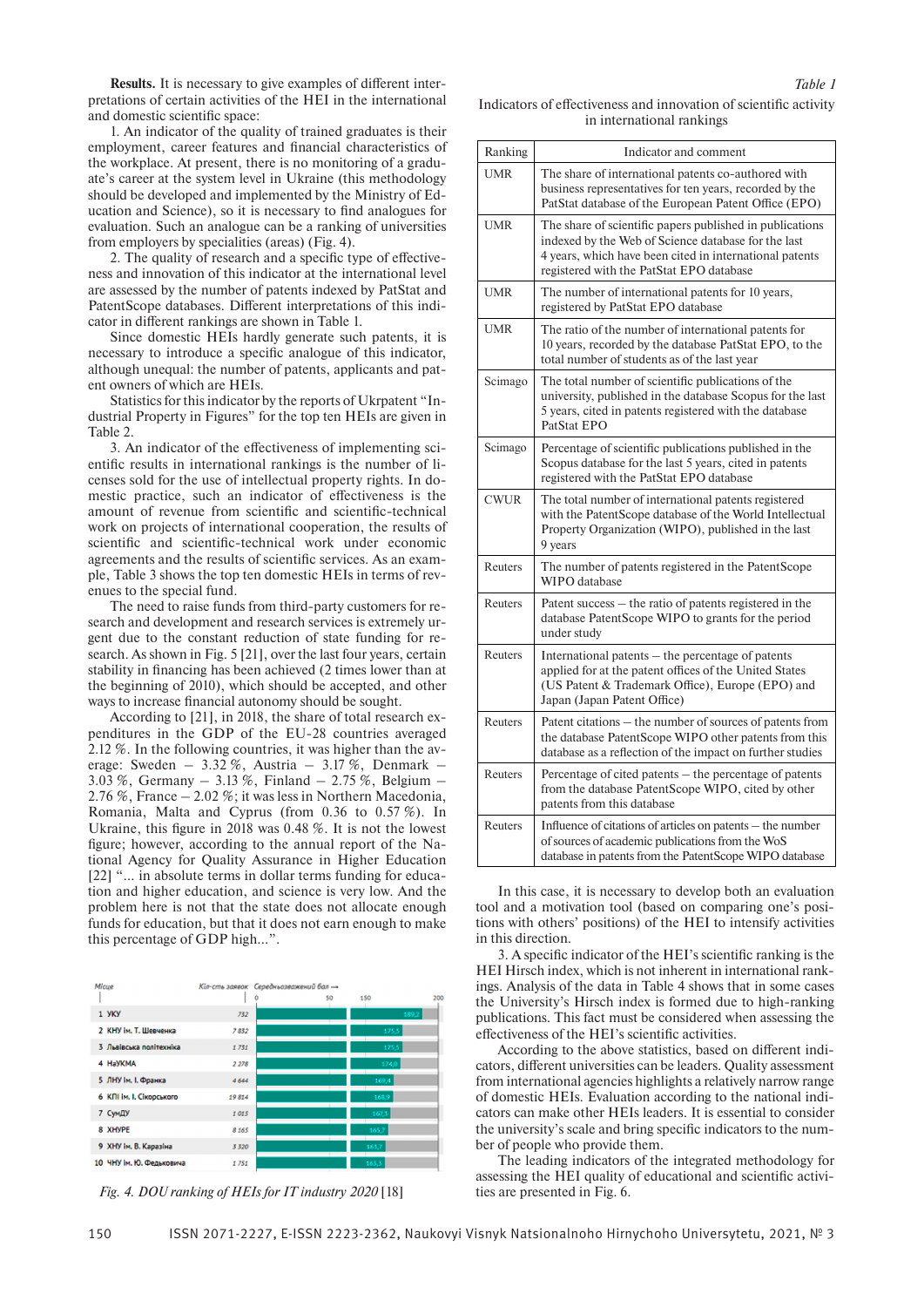*Table 2*

The patent activity of HEIs (2015–2019) [19]

| Ranking        | <b>HEI</b>                                                                                                                                                                                                                                    | Number of patents<br>or utility mode<br>nd invention |
|----------------|-----------------------------------------------------------------------------------------------------------------------------------------------------------------------------------------------------------------------------------------------|------------------------------------------------------|
| $\mathbf{1}$   | National Pirogov Memorial Medical<br>University, Vinnytsia Research Institute for<br>Rehabilitation of Persons with Disabilities<br>(educational-scientific-medical complex) of<br>National Pirogov Memorial Medical<br>University, Vinnytsia | 3 1 3 8                                              |
| $\overline{2}$ | National University of Food Technology                                                                                                                                                                                                        | 1.578                                                |
| 3              | National University of Life and Environmental<br>Sciences of Ukraine                                                                                                                                                                          | 1 208                                                |
| $\overline{4}$ | National Technical University of Ukraine<br>"Igor Sikorsky Kyiv Polytechnic Institute"                                                                                                                                                        | 1 0 7 4                                              |
| $\overline{5}$ | National Aerospace University "Kharkiv"<br>Aviation Institute"                                                                                                                                                                                | 688                                                  |
| 6              | Tavriya State Agrotechnological University                                                                                                                                                                                                    | 661                                                  |
| 7              | Vinnytsia National Technical University                                                                                                                                                                                                       | 606                                                  |
| 8              | I. Horbachevsky Ternopil National Medical<br>University of the Ministry of Health of Ukraine                                                                                                                                                  | 588                                                  |
| 9              | Odesa National Academy of Food Technologies                                                                                                                                                                                                   | 537                                                  |
| 10             | <b>Bukovinian State Medical University</b>                                                                                                                                                                                                    | 520                                                  |
|                |                                                                                                                                                                                                                                               |                                                      |

*Table 3*

Receipts to the special fund of HEIs (2016–2018) [20]

| Ranking          | HEI                                                                                       | Receipts to the<br>special fund,<br>UAH million |
|------------------|-------------------------------------------------------------------------------------------|-------------------------------------------------|
| 1                | Igor Sikorsky Kyiv Polytechnic Institute                                                  | 106.06                                          |
| 2                | <b>Sumy State University</b>                                                              | 53.09                                           |
| 3                | Lviv Polytechnic National University                                                      | 50.63                                           |
| $\overline{4}$   | National University of Life and Environmental<br>Sciences of Ukraine                      | 44.85                                           |
| 5                | Prydniprovska State Academy of Civil<br>Engineering and Architecture                      | 37.53                                           |
| 6                | National University of "Kyiv-Mohyla"<br>Academy"                                          | 37.01                                           |
| 7                | Kryvyi Rih National University                                                            | 34.08                                           |
| 8                | National Aerospace University "Kharkiv"<br>Aviation Institute"                            | 33.84                                           |
| 9                | Dnipro National University of Railway<br>Transport named after academician<br>V. Lazaryan | 30.76                                           |
| 10 <sup>10</sup> | National Technical University "Kharkiv<br>Polytechnic Institute"                          | 30.28                                           |

 $I_1$  – the presence in international academic rankings. In the case of presence in the rankings from the list determined by the methodology for each ranking HEI receives  $k_i$  in shares of one; with  $\sum_{i=1}^{n} k_i = 1$ . This approach allows us to trace the com*i* = pleteness of HEIs in the international space, in contrast to the

system that states the presence/absence of HEIs in one of the



*Fig. 5. GDP science-intensity: state budget funds*

*Table 4*

HEI Hirsch index (April, 2020) [23]

| Ranking        | <b>HEI</b>                                                        | Hirsch index, number<br>of publications,<br>number of citations |
|----------------|-------------------------------------------------------------------|-----------------------------------------------------------------|
| 1              | Kyiv National University<br>named after Taras Shevchenko          | 93<br>18844<br>114 254                                          |
| $\overline{2}$ | Kharkiv National University<br>named after V. N. Karazin          | 73<br>10 110<br>61 988                                          |
| 3              | Lviv National University<br>named after Ivan Franko               | 64<br>7272<br>44 141                                            |
| $\overline{4}$ | <b>Odesa National University</b><br>named after L. L. Mechnikov   | 62<br>3673<br>22 7 54                                           |
| 5              | Yuriy Fedkovych Chernivtsi<br><b>National University</b>          | 61<br>3708<br>17879                                             |
| 6              | NTUU "Kyiv Polytechnic<br>Institute named after Igor<br>Sikorsky" | 60<br>8518<br>29 551                                            |
| $\overline{7}$ | <b>Donetsk National Medical</b><br>University                     | 48<br>1363<br>8970                                              |
| 8              | Lviv Polytechnic National<br>University                           | 45<br>7573<br>25 4 29                                           |
| 9              | <b>Sumy State University</b>                                      | 45<br>2745<br>17 3 45                                           |

listed rankings. Simultaneously, it becomes possible to change the  $k_i$  indicator in a different ranking period for each of the rankings. Such a tool can increase HEIs in areas where there is a systemic lag at the state level.

 $I_2$  – feedback from employers. Due to the lack of a reliable and systematic tool for tracking graduates' careers (as mentioned earlier), it is proposed to use rankings from employers in general or rankings of employers by industry to determine this indicator. The method for defining indicator  $I_2$  is similar to the above method for calculating indicator  $I_1$ .

 $I_3$  – the level of intellectual property protection. To determine this indicator, it is necessary to calculate the number of patents, whose applicant and patent owner is the HEI in relation to the number of persons in the HEI who must provide this indicator

$$
\Pi_3 = \frac{m_3 \cdot F_3}{(N_1 + N_2 + N_3 + N_4)^{p_3}},\tag{2}
$$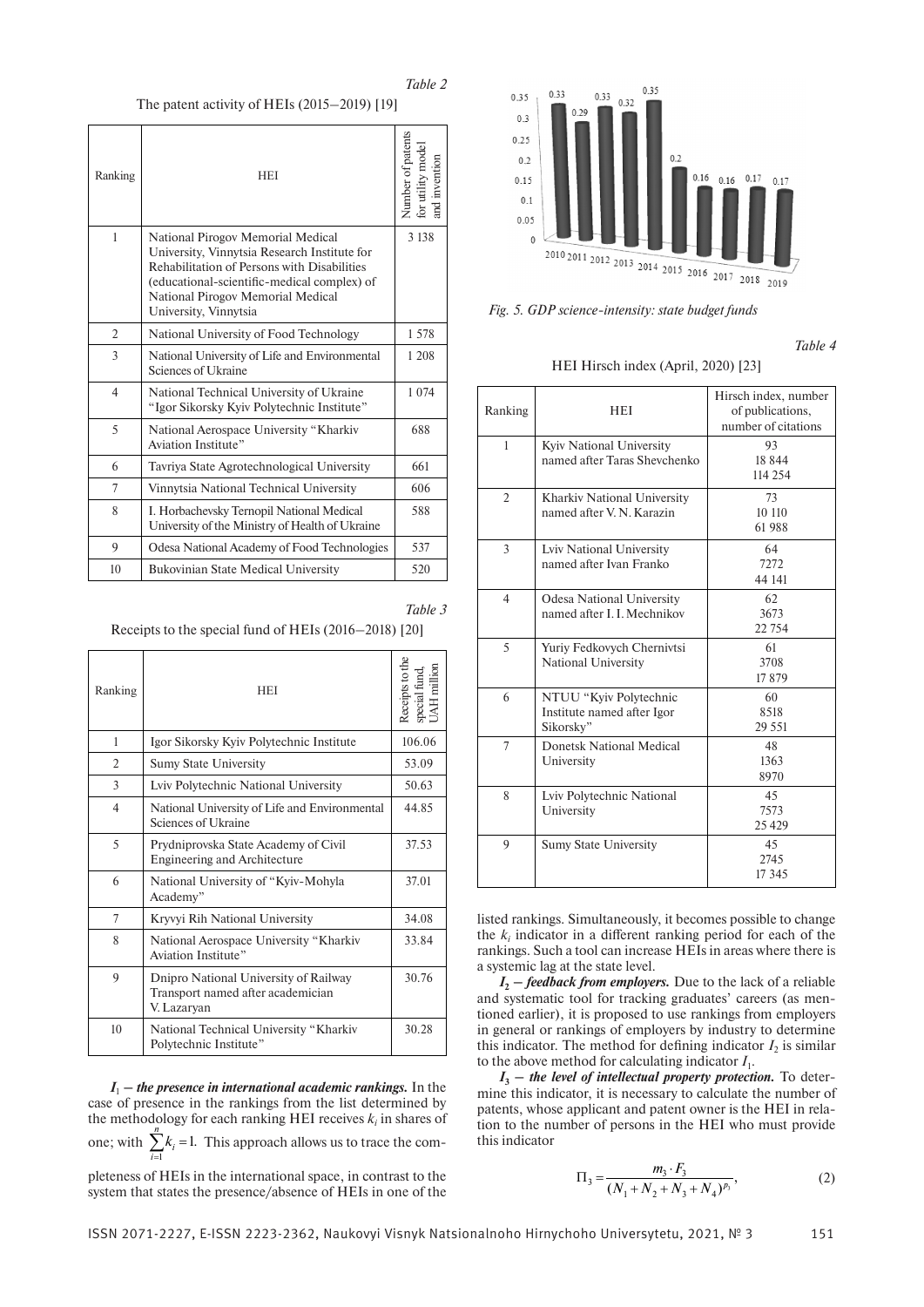

*Fig. 6. Indicators of integrated methods for assessing the quality of educational and scientific activities of the HEI*

where  $F_3$  is the number of patents for a certain period;  $N_1$  is the number of full-time research and teaching staff;  $N_2$  is number of full-time employees-executors of state contract and state budget research, grants;  $N_3$  is the number of doctoral students;  $N_4$  is the number of graduate students and applicants;  $m_3$ ,  $p_3$  is the coefficient and indicator of degree.

To calculate the denominator of (2) and subsequent formulas, where there is a reduction in the number of employees, it is necessary to provide an explanation.

The indicator  $N_1$  determines the total number of employees involved in the educational process, who are in the staff of academic structural units (departments). Indicator  $N_2$  shows researchers who do not belong to the first category and work as full-time employees in the framework of work with funding from general or special funds for research. In the case of a parttime job, employees are considered only regarding  $N_1$  indicator. Indicator  $N_3$  was introduced for the following reasons. Doctoral students are students and can be accepted at the principal place of work in combination with studies. In this case, they should be allocated to a separate group. In case of combining work with training, they are transferred to indicator  $N_1$ . The exact mechanism is used to calculate indicator  $N_4$ . Thus, the division into categories is clear; the classes (except for the cases of doctoral and postgraduate students, which is easy to calculate) do not intersect and form a general group of persons who should provide ranking indicators.

Starting now,  $m_j$ ,  $p_j$  are selected empirically and used to smooth the function  $\Pi_j$  if a single indicator HEI-leader is well ahead of others.

The denominator of (2) in terms of the number of persons who theoretically contribute to the formation of the indicator can be adjusted for indicator  $I_3$  and other indicators, where the relative number of persons is determined. In the future, the total denominator is given in the formulas for estimating the minimum value  $\Pi_j$ . After the calculation of  $\Pi_j$ , the ranking of HEIs is performed. The leader receives  $I_i = 1$ , the others get a proportional value from 0 to 1.

Indicator  $I_3$  allows you to change the ranking conditions, taking into account domestic patents and/or patents of other states under the approved list.

$$
F_3 = F_3^{dom} + \sum_{i=1}^{n} F_{i3}^{in},
$$
 (3)

where  $F_3^{dom}$  is the number of domestic patents;  $\sum_{i=1}^{n} F_{i3}^{in}$ 1 *i*  $\sum_{i=1} F_{i3}^{in}$  is the number of patents of other states.

*I4 – publishing activity.* To determine this indicator, it is necessary to calculate the share of articles published on behalf of the HEI in the first and second quartiles of the Scimago Journal & Country Rank (SJR) about the number of persons in the HEI who should provide this indicator.

The calculation for the HEI, in general, is carried out similarly to the definition of indicator  $I_3$ , considering the introduction into the denominator of the total number of articles published in publications that are accounted for, such as Scopus database and/or Web of Science Core Collection.

$$
\Pi_4 = \frac{m_4 \cdot F_4^{Q_1 + Q_2}}{F_4 (N_1 + N_2 + N_3 + N_4)^{p_4}},\tag{4}
$$

where  $F_4^{\mathcal{Q}_1+\mathcal{Q}_2}$  is the number of articles in the editions of the first and second quartiles by Scimago Journal & Country Rank (SJR) ranking;  $F_4$  is the number of articles published in publications that account for the Scopus database and/or the Web of Science Core Collection.

If the ranking according to  $L_1$  indicator is based on the field of knowledge (scientific speciality), it is worth using the coefficients of reduction of the number of articles to the scientific speciality, according to Quacquarelli Symonds. The ranking agency sets a threshold value for the number of articles for five years within the scientific speciality as a condition for entering the local ranking. In this case, the indicator  $F_4^{Q_1+Q_2}$  and  $F_4$  is adjusted by the coefficient of publication activity for the *i*<sup>th</sup> scientific speciality  $B_i$  and (4) will take the form

$$
\Pi_4 = \frac{m_4 \cdot (F_4^{Q_1+Q_2}/B_i)}{F_4(N_1 + N_2 + N_3 + N_4)^{p_4}}.\tag{5}
$$

 $I_5$  – scientific ranking. According to Table 4 of the Hirsch Index (hereafter as of December 31 of the last year of the three-year or five-year ranking period), the following approach is proposed. Each range of indicators of the Hirsch index has the indicator  $I_5$  from 0 to 1. For example, for the Hirsch index range from 0 to 5,  $I_5 = 0.1$ ; for the range of the Hirsch index from 20 to 30,  $I_5 = 0.4$ , and so on. The limits of the ranges and the weight value of indicator  $I_5$  for a certain range may change depending on the rate of increase in the Hirsch index of the HEI in different ranges.

 $I_6$  – financial efficiency (receipts to the general fund of the *HEI***)***.* This indicator is also reduced to the number of persons in the EIA. They have to provide this indicator and consider the different degree of influence of each of the sources of income *C* (state funding of bilateral research projects, research funding to be carried out at the expense of the general budget). The available form of the formula for calculating this indicator is as follows

$$
\Pi_{6} = \frac{m_{6} \cdot \sum_{i=1}^{n} F_{6i} \cdot C_{i}}{(N_{1} + N_{2}^{\prime} + N_{3} + N_{4})^{p_{6}}},
$$
\n(6)

where  $F_{6i}$  is receipts to the general fund of HEIs under the corresponding articles;  $N'_2$  is the number of full-time employees performing scientific work with funding from the general fund of HEIs.

*I***7** *– financial performance* **(***receipts to the special fund of the HEI***)**. Indicator  $I_7$  is calculated in the same way as indicator  $I_6$ . Peculiarities of calculating this indicator are the emergence of more sources of funding for the special fund of the HEI – grants of the National Research Fund, economic contract work commissioned by the state (for example, scientific and technical development by state order), financial contract work commissioned by domestic individuals and legal entities, orders of foreign organizations, and so on) – each of which is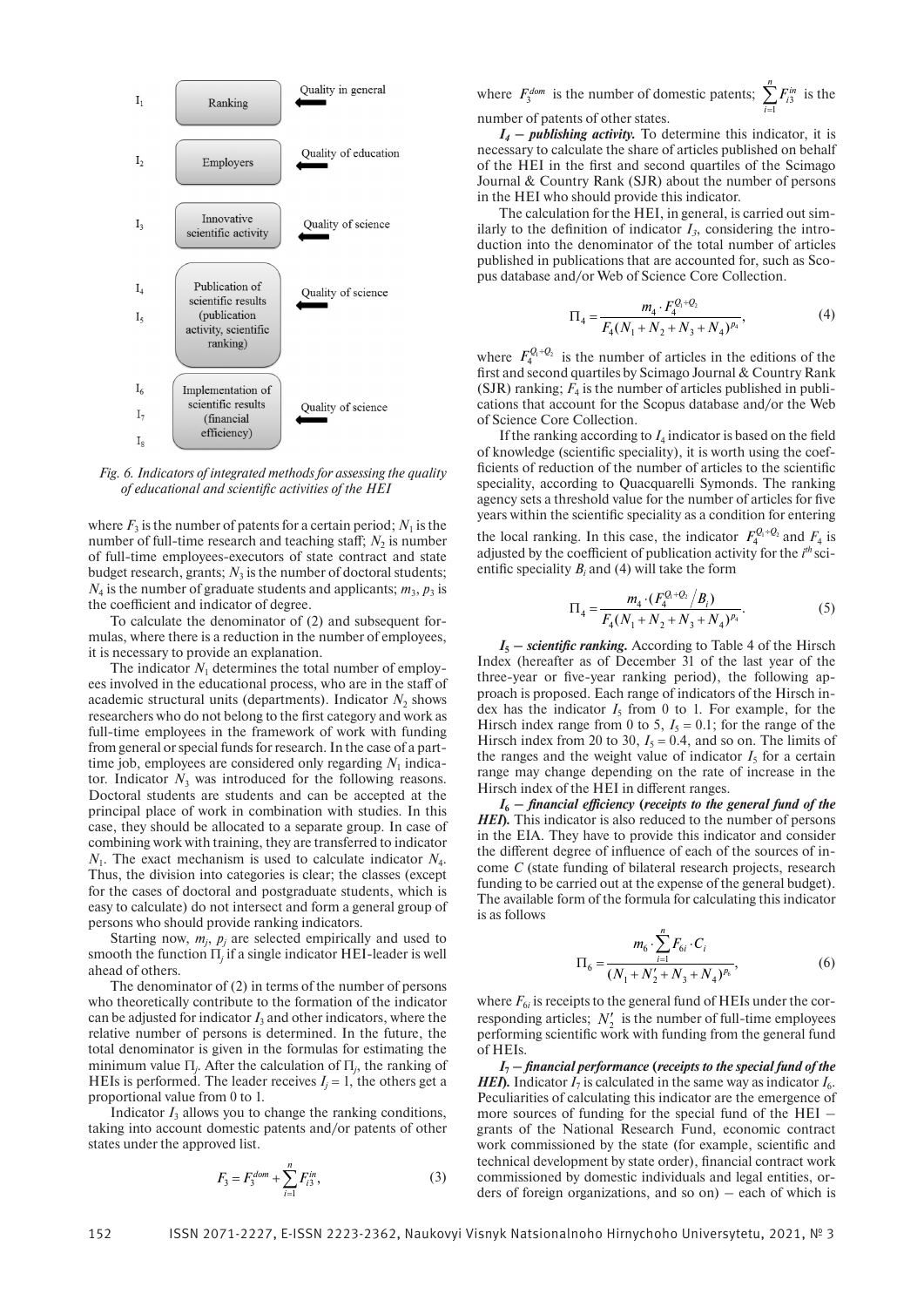characterized by a different degree of influence  $D_i$ . The formula for calculating the indicator is

$$
\Pi_7 = \frac{m_7 \cdot \sum_{i=1}^{n} F_{7i} \cdot D_i}{(N_1 + N_2'' + N_3 + N_4)^{p_7}},\tag{7}
$$

where  $F_{6i}$  is admission to the special fund of the HEI under the relevant articles;  $N_2''$  is the number of full-time employees performing research work with funding from the special fund of the HEI.

*I8 – financial efficiency (the ratio of revenues to special and general funds of the HEI).* This indicator considers the efficiency of the use of funds from the general fund of the state budget. The state's order for the performance of scientific works pursues the receipt of practically significant results, which should be transformed into income to the special fund. Otherwise, the efficiency of work at the expense of the state budget's general fund is questionable or absent.

The calculation of the indicator for this indicator is as follows

$$
\Pi_8 = \Pi_7 / \Pi_6. \tag{8}
$$

**Conclusions.** The proposed integrated methodology for assessing the educational and scientific activities of HEIs allows creating an effective tool for influencing the institution's financial performance in the future.

In addition to determining the place in the ranking of HEIs for individual indicators and in general, this technique allows you:

- to determine the relative contribution of the university to the formation of the national index on indicators  $I_3$ ,  $I_4$   $I_6$   $I_7$ , which characterize the level of innovation and financial capacity;

- to define the level of financial independence of the HEI at the ratio of indicator  $\Pi$ <sub>7</sub> to the amount of state funding for full-time students.

The indicators are given in the methodology, and the above indicators are an assessment of the socio-economic impact of a particular HEI in the development and intensification of a particular area of activity at the national level.

In the future, the presented integrated methodology can be improved in response to the challenges of international rankings, Sustainable Development Goals 2030, and so on.

**Acknowledgments.** This work was carried out under the project "Reforming the lifelong learning system in Ukraine to prevent labor emigration: a cooperative model of institutional partnership", state registration No. 0120U102001.

#### **References.**

**1.** Vasylieva, T.A., & Kasyanenko, V.O. (2013). Integral assessment of innovation potential of Ukraine's national economy: A scientific methodical approach and practical calculations. *Actual Problems of Economics*, *144*(6), 50-59. Retrieved from https://eco-science.net/downloads/.

**2.** Vorontsova, A., Vasylieva, T., Bilan, Y., Ostasz, G., & Mayboroda, T. (2020). The influence of state regulation of education for achieving the sustainable development goals: Case study of central and eastern european countries. *Administratie Si Management Public, 2020*(34), 6-26. https://doi.org/10.24818/amp/2020.34-01.

**3.** Lyeonov, S., & Liuta, O. (2016). Actual problems of finance teaching in Ukraine in the post-crisis period. In T., Azarmi, & W., Amann (Eds.). (2016). *The financial crisis: Implications for research and teaching,* (pp. 145-152). https://doi.org/10.1007/978-3-319-20588-5.

**4.** Bercovitz, J., & Feldman, M. (2006). Entpreprenerial universities and technology transfer: A conceptual framework for understanding knowledge-based economic development. *Journal of Technology Transfer, 31*(1), 175-188. https://doi.org/10.1007/s10961-005-5029-z.

**5.** Hanushek, E.A. (2005). Why quality matters in education. *Finance and Development*, *42*(2), 15-19. Retrieved from https://www.researchgate.net/publication/252555388\_Why\_Quality\_Matters\_in\_Education.

**6.** Todorut, A.V. (2016). A new architecture of quality in education. *Quality – Access to Success*, *17*(153), 60-63. Retrieved from https://www. srac.ro/calitatea/en/arhiva/2016/2016-04-Abstracts.pdf.

**7.** Mantovani, D., Gouvea, M., & Conejero, M. (2013). Quality Gap Analysis on Education Services. *International Journal of Advances in Management and Economics*, *2*(5), 30-39. Retrieved from https://www.humanities.mn/fileman/Uploads/MD\_handbook/ Erdenechimeg.E/3%20ARTICLE%20IN%20GAP%20ANALYSIS%20 IN%20EDUCATIONAL.pdf .

**8.** Keban, Y.B., Arifin, S., & Wahyono, R. (2019). SWOT Analysis and Its Implementation Strategies in Educational Management. *Journal of Education and Practice*, *10*(12), 86-92. https://doi.org/10.7176/ JEP/10-12-10.

**9.** Cox, J. (2021). The higher education environment driving academic library strategy: A political, economic, social and technological (PEST) analysis. *The Journal of Academic Librarianship*, 47(1), 102219. https:// doi.org/10.1016/j.acalib.2020.102219.

**10.** Ehrenberg, R.G. (2004). Econometric Studies of Higher Education. *Journal of Econometrics*, *121*, 19-37. https://doi.org/10.1016/j. jeconom.2003.10.008.

**11.** Hazelkorn, E. (2013). How Rankings are Reshaping Higher Education. in Climent, V., Michavila, F., & Ripolles, M. (Eds.) (2013). *Los Rankings Univeritarios. Mitos y Realidades*. Retrieved from https:// arrow.tudublin.ie/cserbk/23/.

**12.** Vernon, M.M., Balas, E.A., & Momani, S. (2018). Are university rankings useful to improve research? A systematic review. *PLoS ONE, 13*(3), e0193762. https://doi.org/10.1371/journal.pone.0193762.

**13.** Keupp, M. M., Palmié, M., & Gassmann, O. (2012). The strategic management of innovation: A systematic review and paths for future research. *International Journal of Management Reviews*, 367-390. https://doi.org/10.1111/j.1468-2370.2011.00321.x.

**14.** Sutherland, W. J., Goulson, D., Potts, S.G., & Dicks, L.V. (2011). Quantifying the Impact and Relevance of Scientific Research. *PLoS ONE, 6*(11), e27537. https://doi.org/10.1371/journal.pone.0027537.

**15.** *Ranking WEB of Universities* (n.d.). Retrieved from http://webometrics.info/en.

**16.** *World University Rankings. THE* (*Times Higher Education*) (n.d.). Retrieved from https://www.timeshighereducation.com/world-university-rankings.

**17.** *QS World University Rankings* (2021). Retrieved from https:// www.topuniversities.com/university-rankings/world-university-rankings/2021.

**18.** *Ranking of universities for the IT industry 2020* (2020). Retrieved from https://dou.ua/lenta/articles/ukrainian-universities-2020/.

**19.** *State Enterprise "Ukrainian Institute of Intellectual Property" (Ukrpatent)* (n.d.). Retrieved from https://ukrpatent.org/.

**20.** *Ministry of Education and Science of Ukraine* (n.d.). Retrieved from https://mon.gov.ua/ua.

**21.** Pisarenko, T.V., & Kuranda, T.K. (2020). *Scientific and scientifictechnical activity in Ukraine in 2019: scientific-analytical report*. Кyiv: UkrINTEI. *Retrieved from* https://mon.gov.ua/storage/app/media/ nauka/informatsiyno-analitychni/2020/08/13/nadnaukaza2019-stisnuto.pdf.

**22.** *NAQA Annual Report: 2019* (2020). Retrieved from https://naqa. gov.ua/wp-content/uploads/2020/02/%d0%97%d0%b2%d1%96 %d1%82-2020.pdf.

**23.** *Ranking of universities according to Scopus database 2020* (2020). Retrieved from http://osvita.ua/vnz/rating/72780/.

## **Інтегральна методика оцінки якості освіти та діяльності університету**

### *А.Є.Артюхов, Т.А.Васильєва, С.В.Лєонов*

Сумський державний університет, м. Суми, Україна, e-mail: a.artyukhov@pohnp.sumdu.edu.ua

**Мета.** Створення інтегральної методики оцінювання освітньо-наукової діяльності закладів вищої освіти (ЗВО) з дотриманням як рекомендацій міжнародних рейтингових агентств, так і специфічних показників, що враховують позиції закладу на національному рівні.

**Методика.** Застосовано комбіновану методику оцінки діяльності ЗВО. Певні індикатори оцінки визначаються такими, що притаманні/непритаманні ЗВО (повністю або частково), інші мають конкретне числове значення. В основі розрахунку підсумкового показника рейтингової оцінки лежить порівняння